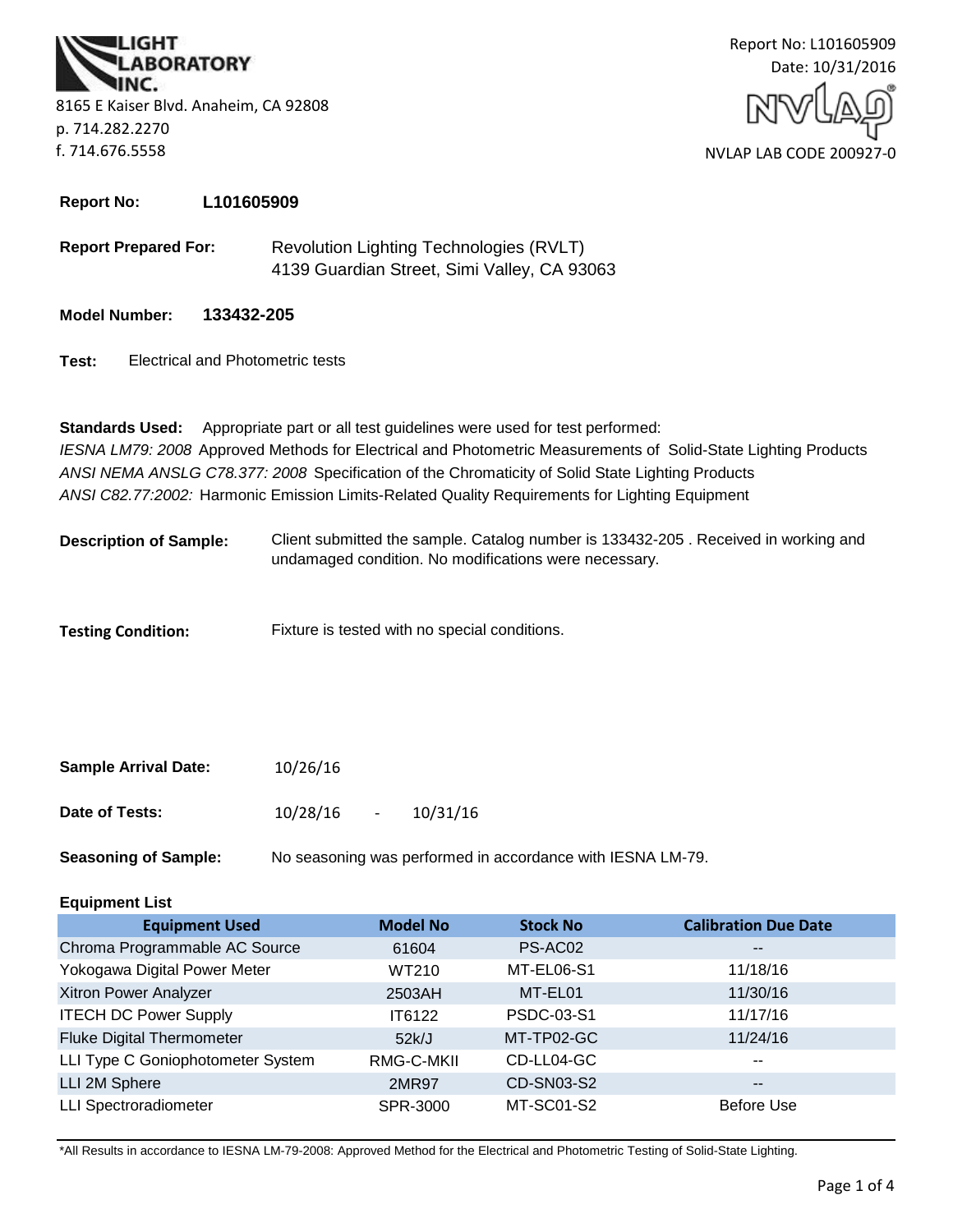

8165 E Kaiser Blvd. Anaheim, CA 92808 p. 714.282.2270 f. 714.676.5558



NVLAP LAB CODE 200927-0

| <b>Test Summary</b>                      |                                        |
|------------------------------------------|----------------------------------------|
| <b>Manufacturer:</b>                     | Revolution Lighting Technologies (RVLT |
| <b>Model Number:</b>                     | 133432-205                             |
| <b>Driver Model Number:</b>              | N/A                                    |
| <b>Total Lumens:</b>                     | 13558.63                               |
| Input Voltage (VAC/60Hz):                | 120.00                                 |
| <b>Input Current (Amp):</b>              | 0.89                                   |
| <b>Input Power (W):</b>                  | 102.80                                 |
| <b>Input Power Factor:</b>               | 0.99                                   |
| <b>Current ATHD @ 120V(%):</b>           | 13%                                    |
| <b>Current ATHD @ 277V(%):</b>           | N/A                                    |
| <b>Efficacy:</b>                         | 132                                    |
| <b>Color Rendering Index (CRI):</b>      | 85                                     |
| <b>Correlated Color Temperature (K):</b> | 5436                                   |
| <b>Chromaticity Coordinate x:</b>        | 0.3339                                 |
| <b>Chromaticity Coordinate y:</b>        | 0.3397                                 |
| Ambient Temperature (°C):                | 25.0                                   |
| <b>Stabilization Time (Hours):</b>       | 1:30                                   |
| <b>Total Operating Time (Hours):</b>     | 2:30                                   |
| Off State Power(W):                      | 0.00                                   |



FIG. 1 LUMINAIRE

\*All Results in accordance to IESNA LM-79-2008: Approved Method for the Electrical and Photometric Testing of Solid-State Lighting.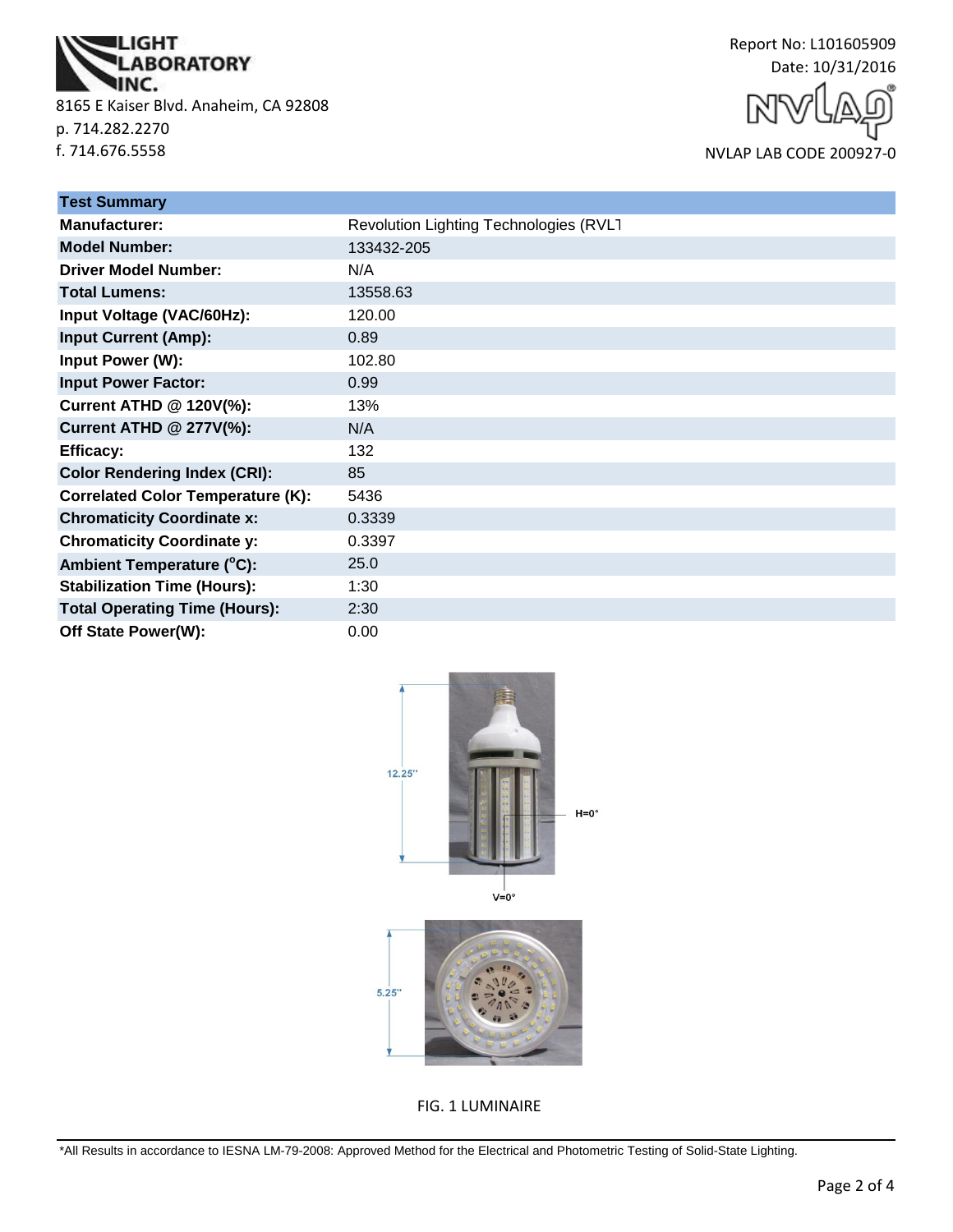**ABORATORY** INC. 8165 E Kaiser Blvd. Anaheim, CA 92808 p. 714.282.2270 f. 714.676.5558

**IGHT** 



NVLAP LAB CODE 200927-0



#### **CRI & CCT**

| X               | 0.3339     |
|-----------------|------------|
| y               | 0.3397     |
| u'              | 0.2084     |
| $V^{\prime}$    | 0.4771     |
| <b>CRI</b>      | 85.30      |
| <b>CCT</b>      | 5436       |
| Duv             | $-0.00134$ |
| <b>R</b> Values |            |
| R1              | 84.92      |
| R <sub>2</sub>  | 88.87      |
| R <sub>3</sub>  | 90.90      |
| R4              | 86.52      |
| <b>R5</b>       | 85.84      |
| R <sub>6</sub>  | 84.02      |
| R7              | 87.68      |
| R <sub>8</sub>  | 73.37      |
| R9              | 22.71      |
| <b>R10</b>      | 73.12      |
| <b>R11</b>      | 86.93      |
| <b>R12</b>      | 68.42      |
| <b>R13</b>      | 85.73      |
| <b>R14</b>      | 94.73      |



\*All Results in accordance to IESNA LM-79-2008: Approved Method for the Electrical and Photometric Testing of Solid-State Lighting.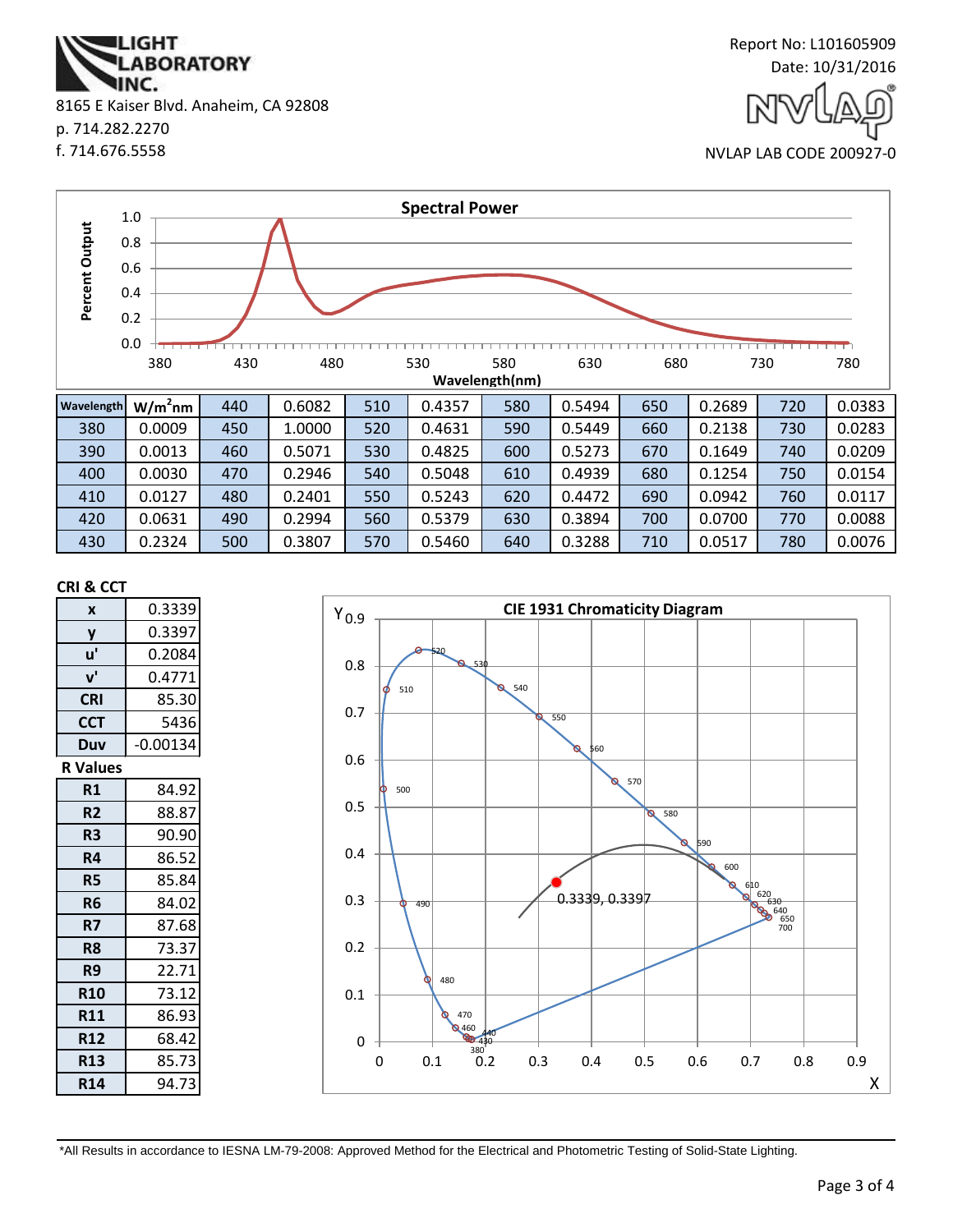



#### **Test Methods**

#### **Photometric Measurements - Goniophotometer**

A Custom Light Laboratory Type C Rotating Mirror Goniophotometer was used to measure candelas(intensity) at each angle of distribution as defined by IESNA for the appropriate fixture type.

Ambient temperature is set to 25<sup>°</sup>C and is measured from the center of the fixture, within 1ft from the outside of the fixture. Temperature is maintained at  $25^{\circ}$ C throughout the testing process and the sample is stabilized for at least 30mins and longer as necessary for the sample to achieve stabilization.

Electrical measurements are measured using the listed equipment.

#### **Spectral Measurements - Integrating Sphere**

A Sensing Spectroradiometer SPR-3000, in conjunction with Light Laboratory 2 meter integrating sphere was used to measure chromaticity coordinates, correlated color temperature(CCT) and the color rendering index(CRI) for each sample.

Ambient temperature is set to  $25^{\circ}$ C and is measured from the center of the fixture, within 1ft from the outside of the fixture. Temperature is maintained at  $25^{\circ}$ C throughout the testing process and the sample is stabilized for at least 30mins and longer as necessary for the sample to achieve stabilization.

Electrical measurements are measured using the listed equipment.

Disclaimers:

This report must not be used by the customer to claim product certification, approval or endorsement by NVLAP, NIST or any agency of Federal Government.

Report Prepared by : Keyur Patel

Test Report Released by:

UME

Engineering Manager **Contains a Strutter Contains a Container Contains A**uality Assurance Jeff Ahn Steve Kang

*\*Attached are photometric data reports. Total number of pages: 9*

Test Report Reviewed by:

auchs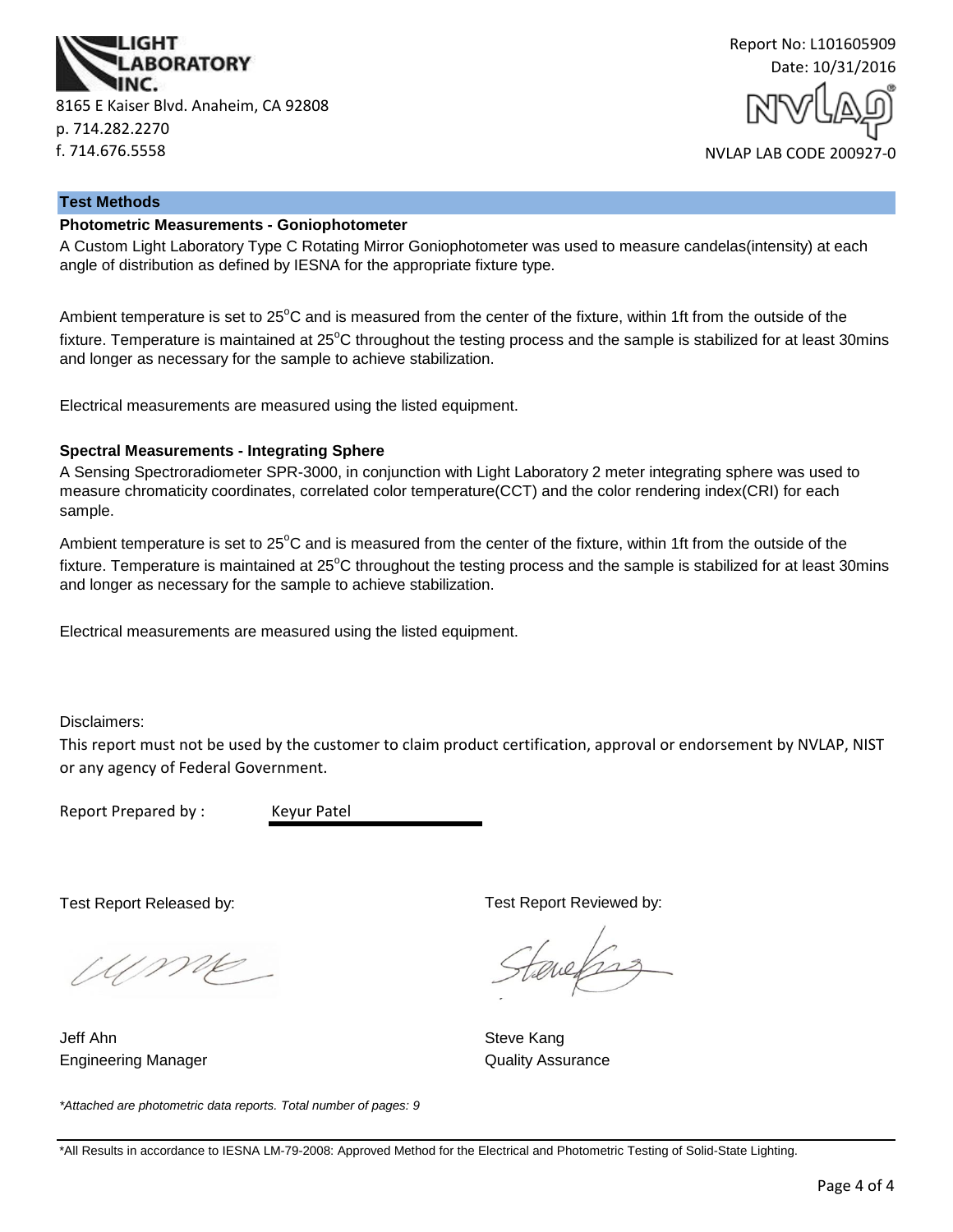**IGHT ABORATORY** 8165 E. Kaiser Blvd. Anaheim, CA 92808 p. 714.282.2270 f. 714.676.5558

# **Photometric Test Report**

## **IES INDOOR REPORT PHOTOMETRIC FILENAME : L101605909.IES**

#### **DESCRIPTION INFORMATION (From Photometric File)**

IESNA:LM-63-2002 [TEST] L101605909 [TESTLAB] LIGHT LABORATORY, INC. [ISSUEDATE] 10/31/2016 [MANUFAC] REVOLUTION LIGHTING TECHNOLOGIES (RVLT) [LUMCAT] 133432-205 [LUMINAIRE] 100W 5000K EX39 OMNIDIRECTIONAL HIGH POWER LAMP [BALLASTCAT] N/A [LAMPPOSITION] 0,0 [LAMPCAT] N/A [OTHER] INDICATING THE CANDELA VALUES ARE ABSOLUTE AND [MORE] SHOULD NOT BE FACTORED FOR DIFFERENT LAMP RATINGS. [INPUT] 120VAC, 102.80W [TEST PROCEDURE] IESNA:LM-79-08

# **CHARACTERISTICS**

| Lumens Per Lamp                   | N.A. (absolute)        |
|-----------------------------------|------------------------|
| <b>Total Lamp Lumens</b>          | N.A. (absolute)        |
| Luminaire Lumens                  | 13559                  |
| <b>Total Luminaire Efficiency</b> | N.A.                   |
| Luminaire Efficacy Rating (LER)   | 132                    |
| <b>Total Luminaire Watts</b>      | 102.8                  |
| <b>Ballast Factor</b>             | 1.00                   |
| CIE Type                          | <b>General Diffuse</b> |
| Spacing Criterion (0-180)         | N.A.                   |
| Spacing Criterion (90-270)        | N.A.                   |
| Spacing Criterion (Diagonal)      | N.A.                   |
| <b>Basic Luminous Shape</b>       | Circular w/ Sides      |
| Luminous Length (0-180)           | 0.52 ft (Diameter)     |
| Luminous Width (90-270)           | 0.52 ft (Diameter)     |
| Luminous Height                   | $0.44$ ft              |

#### **LUMINANCE DATA (cd/sq.m)**

| Angle In | Average  | Average   | Average |
|----------|----------|-----------|---------|
| Degrees  | $0$ -Deg | $45$ -Deg | 90-Deg  |
| 45       | 47089    | 47089     | 47089   |
| 55       | 48025    | 48025     | 48025   |
| 65       | 47921    | 47921     | 47921   |
| 75       | 49021    | 49021     | 49021   |
| 85       | 53717    | 53717     | 53717   |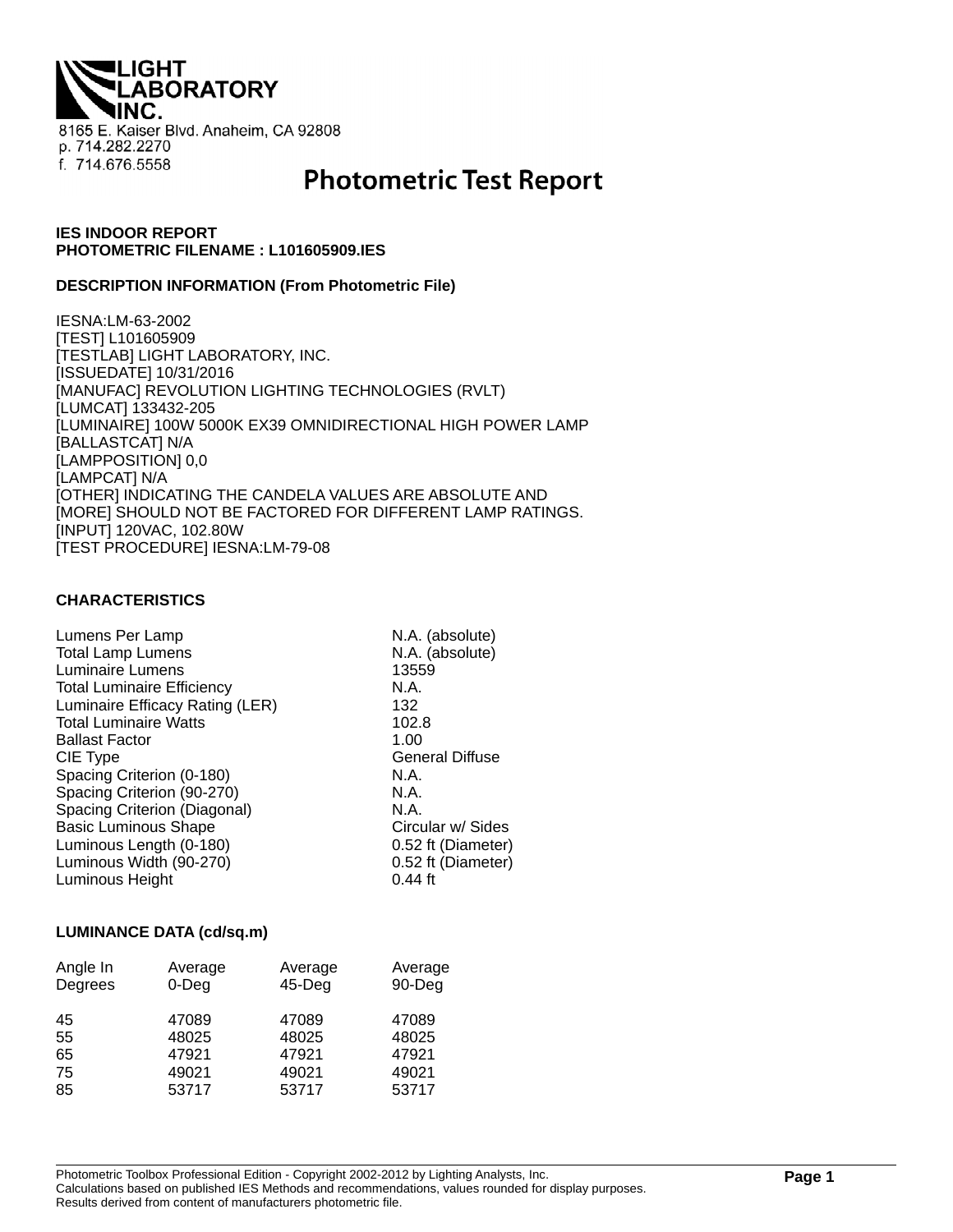## **CANDELA TABULATION**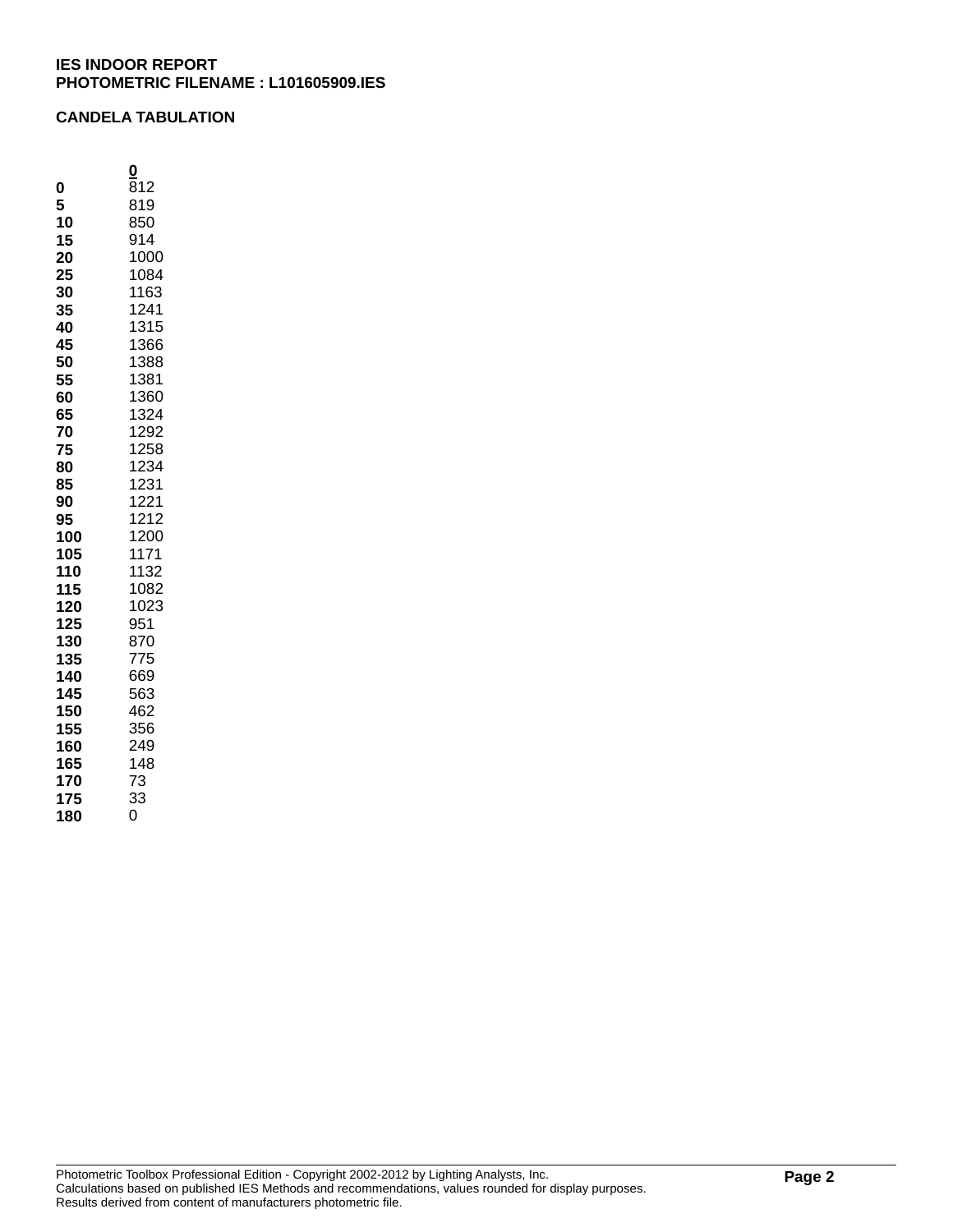# **ZONAL LUMEN SUMMARY**

| Zone      | Lumens   | %Lamp | %Fixt  |
|-----------|----------|-------|--------|
| $0 - 20$  | 341.58   | N.A.  | 2.50   |
| $0 - 30$  | 844.52   | N.A.  | 6.20   |
| $0 - 40$  | 1624.97  | N.A.  | 12.00  |
| $0 - 60$  | 3913.51  | N.A.  | 28.90  |
| $0 - 80$  | 6561.71  | N.A.  | 48.40  |
| $0 - 90$  | 7902.88  | N.A.  | 58.30  |
| 10-90     | 7823.68  | N.A.  | 57.70  |
| 20-40     | 1283.39  | N.A.  | 9.50   |
| 20-50     | 2336.28  | N.A.  | 17.20  |
| 40-70     | 3603.42  | N.A.  | 26.60  |
| 60-80     | 2648.19  | N.A.  | 19.50  |
| 70-80     | 1333.32  | N.A.  | 9.80   |
| 80-90     | 1341.18  | N.A.  | 9.90   |
| 90-110    | 2557.95  | N.A.  | 18.90  |
| 90-120    | 3630.28  | N.A.  | 26.80  |
| 90-130    | 4482.51  | N.A.  | 33.10  |
| 90-150    | 5438.77  | N.A.  | 40.10  |
| 90-180    | 5655.75  | N.A.  | 41.70  |
| 110-180   | 3097.8   | N.A.  | 22.80  |
| $0 - 180$ | 13558.63 | N.A.  | 100.00 |

Total Luminaire Efficiency = N.A.%

#### **ZONAL LUMEN SUMMARY**

| Zone     | Lumens  |
|----------|---------|
| $0 - 10$ | 79.20   |
| 10-20    | 262.38  |
| 20-30    | 502.93  |
| 30-40    | 780.46  |
| 40-50    | 1052.9  |
| 50-60    | 1235.65 |
| 60-70    | 1314.87 |
| 70-80    | 1333.32 |
| 80-90    | 1341.18 |
| 90-100   | 1321.57 |
| 100-110  | 1236.38 |
| 110-120  | 1072.33 |
| 120-130  | 852.23  |
| 130-140  | 599.76  |
| 140-150  | 356.49  |
| 150-160  | 166.97  |
| 160-170  | 45.83   |
| 170-180  | 4.19    |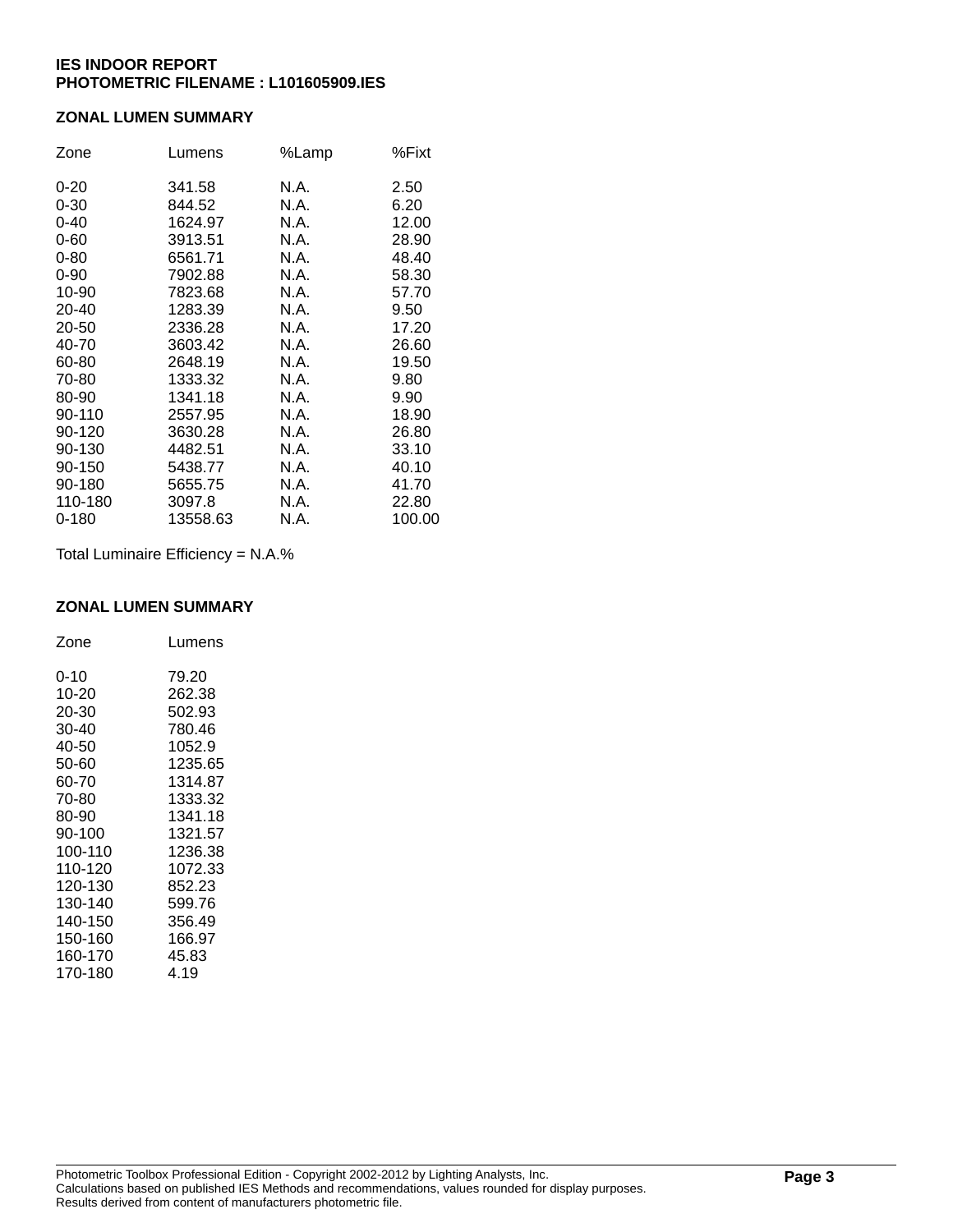# **COEFFICIENTS OF UTILIZATION - ZONAL CAVITY METHOD**

Effective Floor Cavity Reflectance 0.20

| 10       | 0<br>0               |
|----------|----------------------|
|          |                      |
|          | 58                   |
| 49 46 44 | 39                   |
| 40 36 33 | 29                   |
| 34 30 26 | 22                   |
| 29 25 21 | 18                   |
| 26 21 18 | 14                   |
| 23 18 15 | 12                   |
| 21 16 13 | 10                   |
| 19 14 11 | 9                    |
| 17 13 10 | 7                    |
| 16 12 9  | 7                    |
|          | 50 30 10<br>64 64 64 |